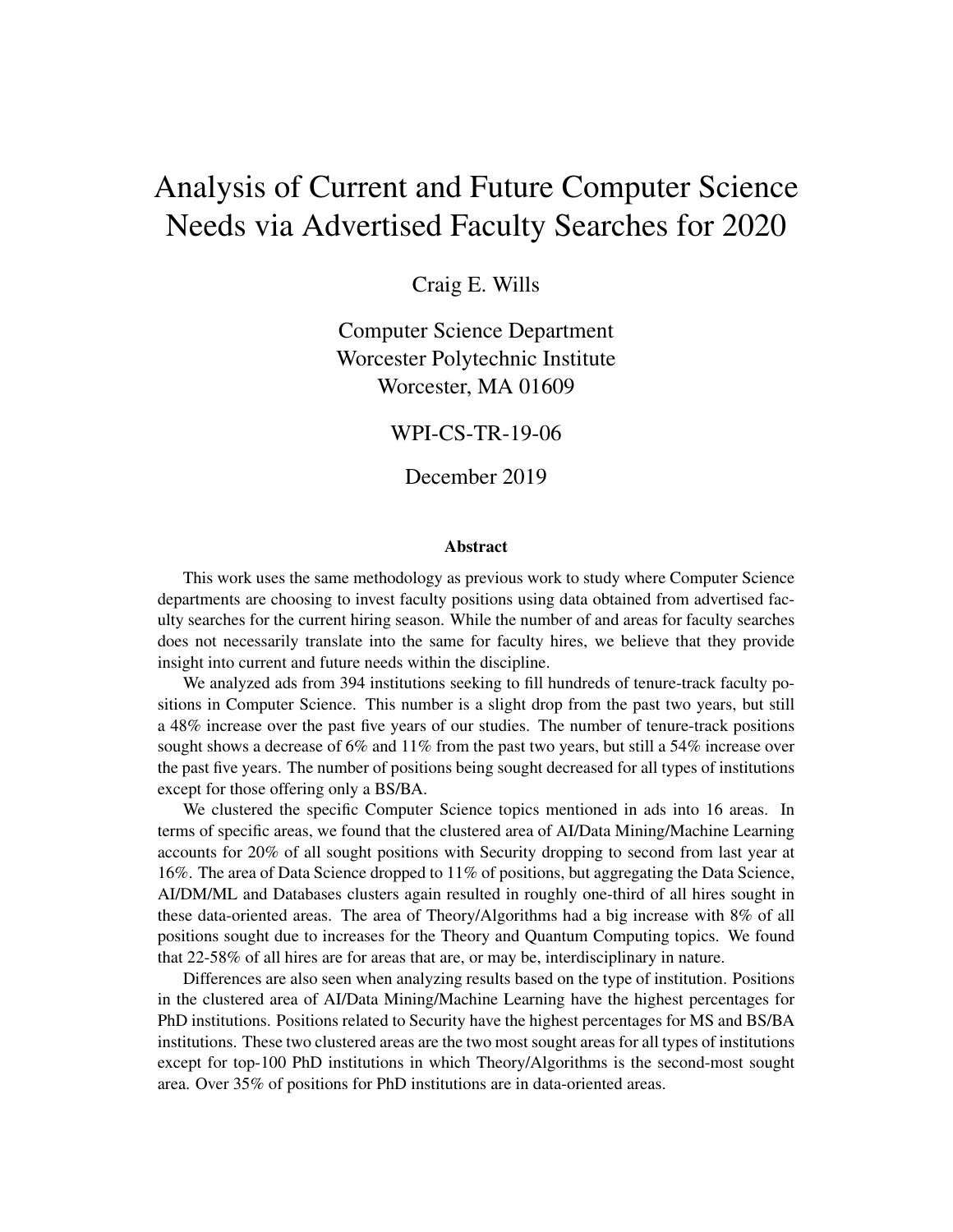# 1 Introduction

The wealth of faculty searches in Computer Science during this hiring season for tenured and tenure-track positions starting in 2020 again affords the opportunity to study areas of Computer Science where departments are choosing to invest in new faculty hires. This is the sixth such report detailing results from a study of faculty hiring ads in Computer Science. It uses a similar methodology as done in previous years [1, 2, 3, 6, 8]. The longitudinal aspect also allows insight into the number of positions and the areas being sought over time.

The primary focus of this work is to study where departments specifically, and the discipline more generally, are choosing to invest precious tenure-track faculty positions. It is an opportunity to understand where Computer Science departments think they are in terms of current needs as well as where they think they are going.

With this focus, there are a number of caveats to our study:

- 1. Our study is not exhaustive in that it does not necessarily take into account all searches currently underway for this hiring season. We describe the methodology used to discover ads, but ads may have been only placed in other venues or not have been placed in the timeframe of our study.
- 2. While our study focuses on preferred areas for faculty applicants, not all ads identify such preferred areas. These searches are accounted for in the data, but are not considered when analyzing particular areas of interest.
- 3. Similarly not all ads identify the specific number of positions being sought. In analyzing these searches we make an assumption on the number of positions being sought.
- 4. Our study analyzes searches and not hires. The number and areas of actual faculty hires may not match what is being sought.

# 2 Methodology

As in past years, we used three primary sources for obtaining ads for Computer Science faculty positions: the Computer Research Association (CRA) Job postings<sup>1</sup> the Association for Computing Machinery (ACM) list of jobs<sup>2</sup>, and the Chronicle of Higher Education Vitae site<sup>3</sup>. We again augmented these sources with positions posted on the SIGCSE mailing list, which often includes ads for more undergraduate-focused institutions. We considered ads posted on these venues between August 2019 and mid-November 2019, which is the same timeframe used in our previous studies.

Only ads for tenured and tenure-track positions by departments containing Computer Science or closely-related programs were considered. We did not consider non-tenure-track positions such as lecturers, instructors or researchers and we only considered institutions awarding at least a BS or a BA degree. Searches for Deans or Department Chair positions were noted, but not considered because they do not reveal information regarding areas. Similarly, searches for other departments

<sup>1</sup>https://cra.org/ads/

<sup>2</sup>http://jobs.acm.org/jobs/search

<sup>3</sup>https://chroniclevitae.com/job\_search/new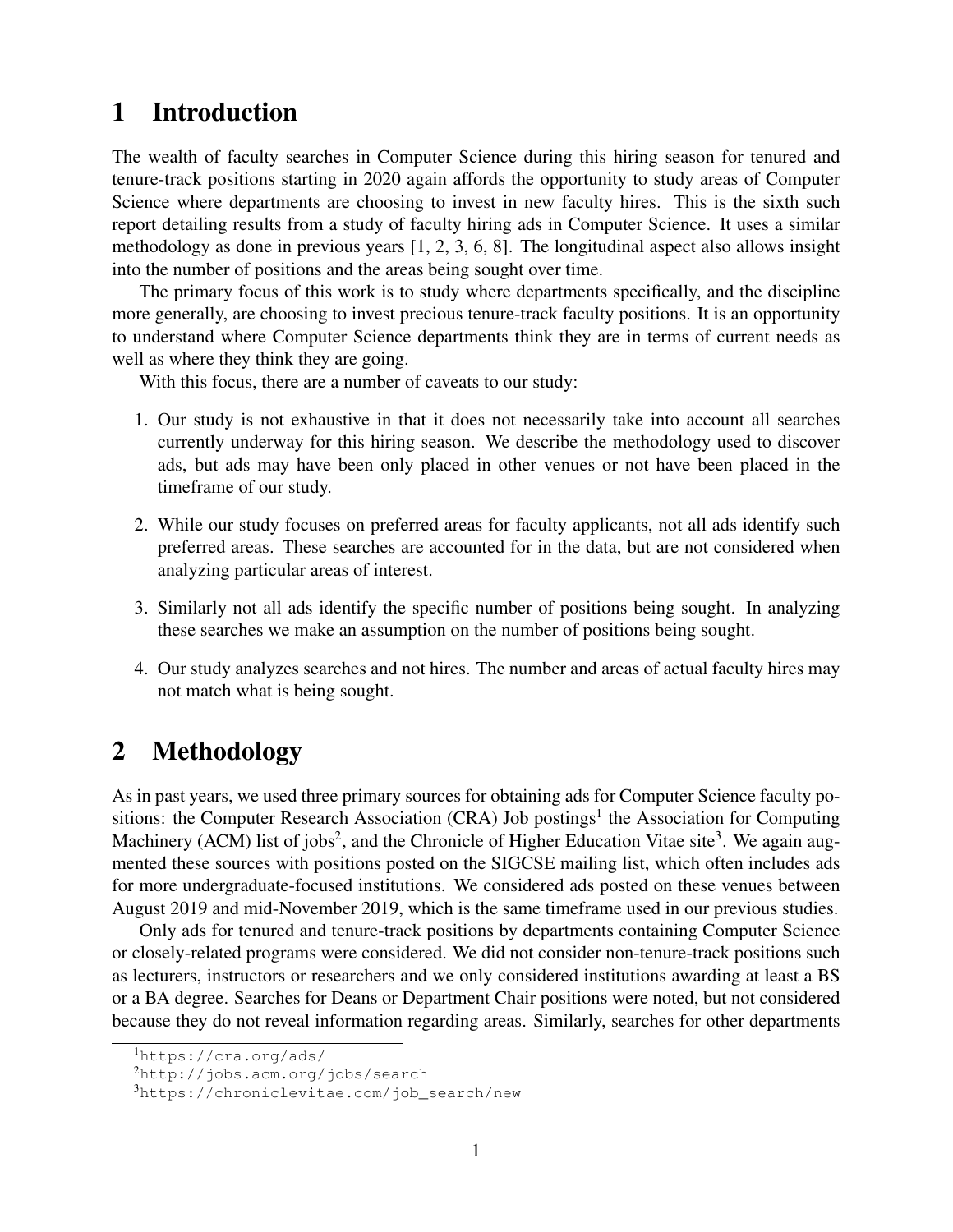and programs with interest in faculty with Computer Science background were noted, but also not considered.

# 3 Results

#### 3.1 Institutions and Positions

Using this methodology our resulting dataset contains information for faculty searches from 394 institutions (356 are in the U.S.). 305 (77%) of these institutions indicate a specific number of positions being searched for with the remaining searches using non-specific phrases such as "multiple positions," "several positions" or just "positions" to indicate the number. As comparison, our previous-year study [8] found searches for 409 institutions (364 in the U.S.) with 75% of these institutions indicating a specific number of positions being searched for.

The left-side of Figure 1 shows five years of results for the number of institutions searching for tenure-track faculty. It shows a 4% decrease over the previous year's five-year high, but a 48% increase over the five years shown.





In terms of the total number of positions, in the past we experimented with treating such "Multiple Position" searches as meaning two, three or four positions and settled on a value of three. In related work [4, 5, 7] where we surveyed institutions on their hiring outcomes we found those seeking multiple positions responded seeking a median of 3 and mean of roughly 3.5 positions. The right-side of Figure 1 shows the total number of positions searched for using a value of three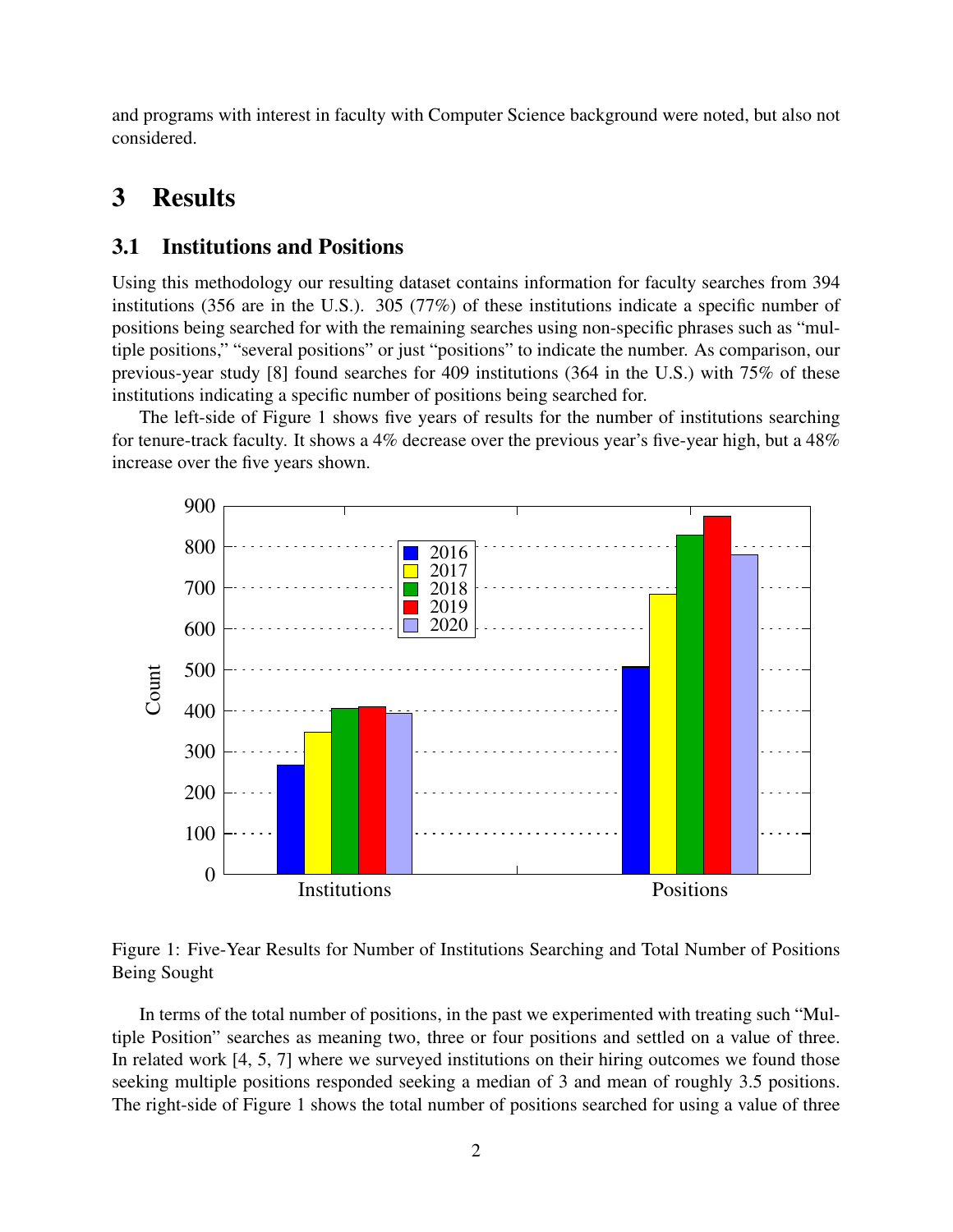for "multiple position" searches for a total of 780 positions. This value represents an 6% twoyear and 11% one-year decrease, but still a 54% increase over the past five years. This is the first year of our study in which the number of institutions searching and the number of positions being searched for has decreased from the previous year. We analyze these decreases based on the type of institution later in the report.

Finally, in terms of institutions and positions we did encounter additional ads for Computer Scientists that were noted, but not considered in our analysis. We found 18 Dean and Chair searches (down from 19 last year) as well as many faculty searches in other departments. These other departments include Electrical & Computer Engineering, Information School/Science/Technology, Bio-related, Health and Business. Ads found for these other departments were not considered in our analysis.

#### 3.2 Results by Topic

In the same way that not all ads list a specific number of positions, it is also the case that not all ads list specific or preferred topics of interest<sup>4</sup>. 287 (73%) of the 394 institutions listed specific topics, similar to the 75% from last year. In studying particular topics of interest, we only considered the ads from these institutions for our analysis.

In the initial step of our study, we determined the number of times that a specific topic was mentioned in an ad. Thus an ad for a single faculty position with preferred interest for the topics of HCI, Security, Machine Learning and Robotics would count one "mention" for each of these four topics. Another institution looking to focus three positions for the topic of Security would be one mention for Security. A total of 1357 specific topics are mentioned in ads (versus 1512 last year).

While mentioned topics are one metric, another approach is to consider a faculty search as a "vote" for a topic of current and future need. Using this approach a single position with four topics of interest would be investing 0.25 positions for each topic, while three positions focused in a single topic would invest 3.0 positions in that single topic.

The problem with weighting topics based on the number of positions is that not all ads list a specific number of positions. We again use the fixed value of three for multiple-position searches resulting in a total of 780 "positions" being searched for with 587 (75%) of the positions indicating preferences for specific topics. Figure 2 shows the percentage of mentions and positions for topics with at least one percent for either mentions or positions. They are shown in rank order based on the percentage of positions.

The results show that the topic of Security again accounts for the highest percentage of both mentions and positions, although it accounts for relatively more positions. Security was also the top topic for each metric the past three years, although the 14% of positions this year compares to 18% in last year's results. Machine Learning is the topic with the second highest percentage of mentions and positions. This topic jumped from last year when it was ranked fourth in percentage of positions. Data Science i third in percentage of positions (dropping from second last year) and Artificial Intelligence is third in percentage of mentions (up from fourth last year). Other topics with smaller percentages, but significant increases relative to last year in the percentage of positions include Theory and Quantum Computing.

<sup>4</sup>We use the term "topic" to refer to sub-domains of Computer Science listed in ads and the term "area" to refer to a clustering of topics.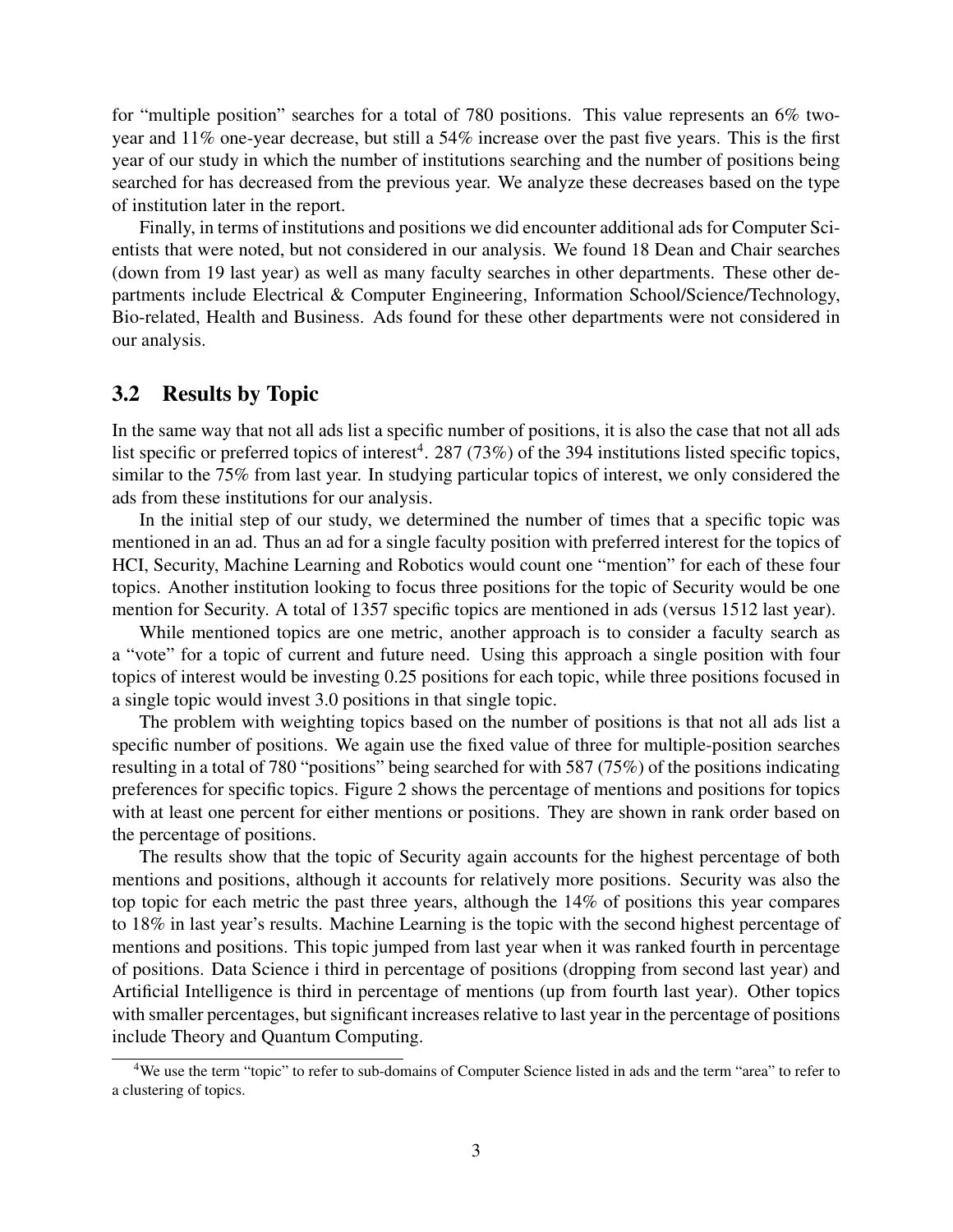

Figure 2: Topic Percentage by Mentions and by Positions

#### 3.3 Clustering Topics into Areas

Figure 2 does not show topics that appear less frequently in ads nor does it group similar topics, such as Data Science and Data Analytics or Security and Privacy. To address these issues, we clustered topics into 16 areas. These clustered areas and the set of topics constituting the area are shown in Table 1. Topics with a small number of mentions and not clearly fitting into a cluster are included in two other clusters—one with topics in traditional Computer Science (OtherCS) and one with topics more interdisciplinary in nature (OtherInter). These are the same clustered areas as used in last year's study [8] with that study describing small changes made to the classification based on comparisons with other topic classifications.

### 3.4 Results Based on Clustered Areas

Given the clustered areas in Table 1, Figure 3 shows the same results as Figure 2 except it uses the 16 areas rather than the topics directly. The areas are again ordered by percentage of positions. For the first time in our studies, it shows that the AI/DM/ML clustered area has both the highest percentage of mentions and positions (20% each). The Security area now ranks second in percentage of mentions (13%) and positions (16%) with DataSci having the third highest percentage of positions (11%) and Sys/Net having the third highest percentage of mentions (13%).

The right-most clustered area in Figure 3 is the Data Oriented cluster that further aggregates results for the DataSci, AI/DM/ML and DB clusters. This aggregated cluster was introduced because of overlap between the three data-oriented clusters while still retaining the three distinct clusters as defined in Table 1. As shown in the figure, this aggregated cluster accounts for 33% of both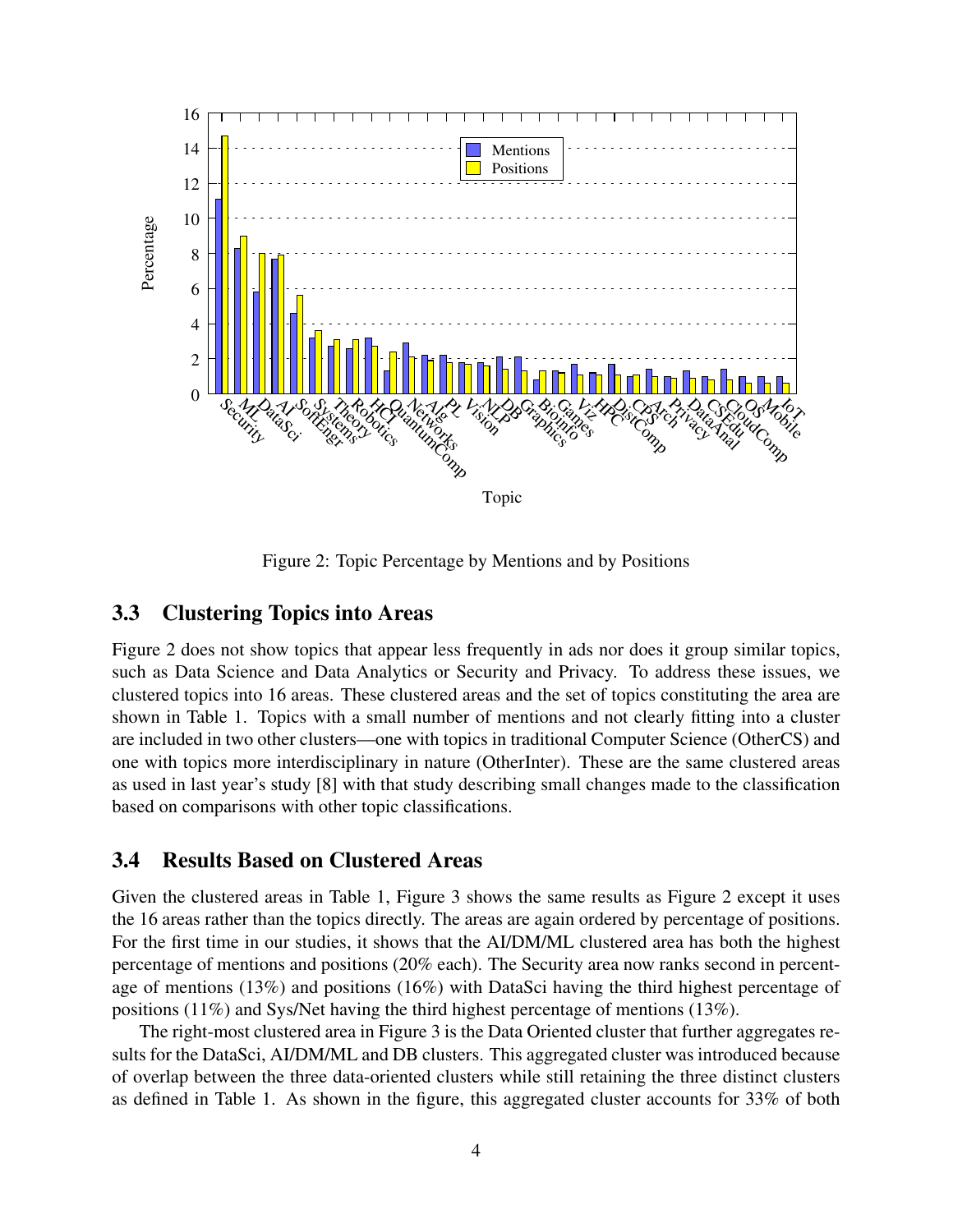| Area            | <b>Constituent Topics</b>                                                                   |
|-----------------|---------------------------------------------------------------------------------------------|
| AI/DM/ML        | Artificial Intelligence, Algorithm Fairness, Computational Linguistics, Data Mining, Deep   |
|                 | Learning, Knowledge Representation, Machine Learning/Perception, Multi-Agent Sys-           |
|                 | tems, Natural Language Processing, Optimization, Reinforcement Learning, Text Mining        |
| Arch            | Architecture, Computer Organization, Hardware                                               |
| Compiler/PL     | Compilers, Programming Languages                                                            |
| CompSci         | Biological Computing, Bioinformatics, Biometrics, Biosensors, Computational Biology,        |
|                 | Computational Science, Neuroscience, Scientific Computation                                 |
| DataSci         | Big Data, Data Analytics, Data Engineering, Data Science, Text Analytics, Visualization     |
| $\overline{DB}$ | Databases, Data Intensive Systems, Data Management, Information Retrieval                   |
| HCI/IntMedia    | Augmented Reality, Animation, Assistive Technologies, Computer-Supported Cooperative        |
|                 | Work, Games, Human-Computer Interaction, User Interfaces, Virtual Reality                   |
| ImageSci        | Graphics, Image Processing, Vision                                                          |
| Mobile          | Human-Centered Computing, Mobile Systems, Pervasive Computing, Ubiquitous Comput-           |
|                 | ing                                                                                         |
| Robotics/CPS    | Autonomous/Vehicular Systems, Cyber-Physical Systems, Embedded Systems, Intelligent         |
|                 | Systems, Internet of Things, Real-Time Systems, Robotics, Smart Systems                     |
| Security        | Block Chain, Cloud Security, Cryptography, Forensics, Information Assurance, Privacy,       |
|                 | Security                                                                                    |
| SoftEngr        | Secure Programming, Secure Software, Secure Software Engineering, Software Design,          |
|                 | Software Development, Software Engineering, Software Systems, Software Testing              |
| Sys/Net         | Cloud Computing, Distributed Computing, Educe Computing, High Performance Comput-           |
|                 | ing, Network Administration, Networking, Operating Systems, Parallel Computing, Perfor-     |
|                 | mance Modeling, Scalability, Storage Systems, System Administration, System Analysis,       |
|                 | Systems                                                                                     |
| Theory/Alg      | Algorithms, Formal Methods, Graph Analysis, Logic, Quantum Computing, Theory, Veri-         |
|                 | fication                                                                                    |
| OtherCS         | CS Education, Ethics, Information Science, Information Technology, Informatics, Intro-      |
|                 | ductory CS, Modeling, Programming, Simulation, Social Computing, Software, Uncon-           |
|                 | ventional Computing, Web Technologies                                                       |
| OtherInter      | Assistive Health, Computer Engineering, Computational Medicine, Computatonal Social         |
|                 | Science, Connected Systems, Design Automation, Digital Health, Digital Humanities, Eco-     |
|                 | nomics, Environmental Informatics, Foundations, Geo-Spatial Computing, Health, Health       |
|                 | Informatics, Learning Science, Project Management, Social Intelligence, Statistics, Statis- |
|                 | tical Inference, Sustainability                                                             |

Table 1: Topics Grouped in Each Clustered Area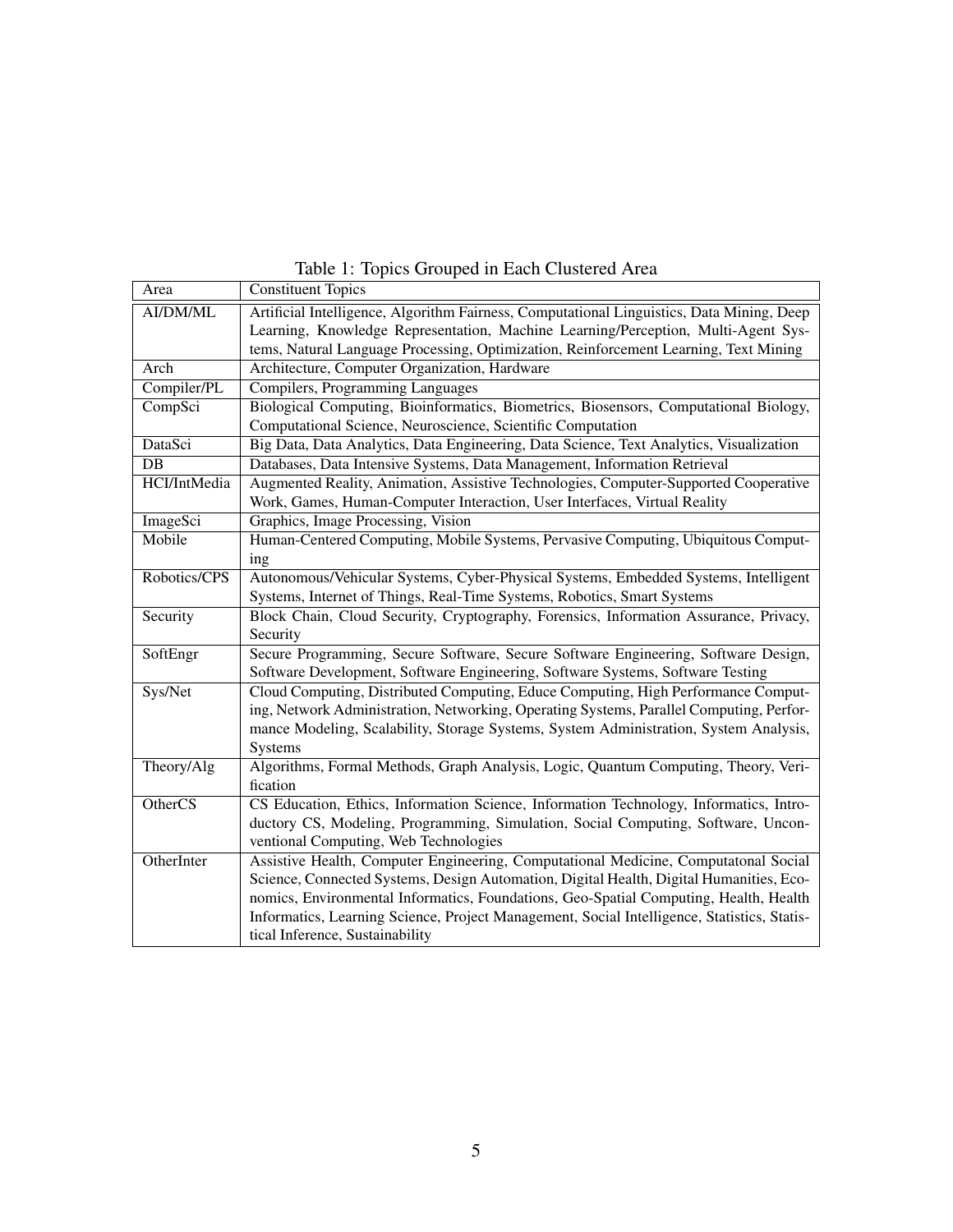

Figure 3: Clustered Area Percentage by Mentions and Positions

mentions and positions.

### 3.5 Results Comparison with Previous Years

Figure 4 shows a more complete comparison of clustered area results based on percentage of positions for the past five years of our studies. Clustered areas percentages for all years were determined based on the 2020 clustering of topics shown in Table 1. Clustered areas are ordered based on 2020 percentages.

The results show the percentage of positions are being targeted for AI/DM/ML hires has grown steadily over the five years and this area now has the highest percentage of positions for the 2020 hiring season. The Security area, which has been consistently at the top over the five years is now ranked second. doubled during this time. DataSci is still ranked third with many of these positions going to AI/DM/ML The Sys/Net clustered area has been relatively steady around 10% over the five years. Theory/Alg, which now includes the topic of Quantum Computing, took a big jump this year and is the ranked fifth of the percentage of positions. The areas of SoftEngr, Robotics/CPS and HCI/IntMedia rank next at percentages closer to their five-year low than high. Mobile is again at its lowest percentage (1%) over the five years. The aggregated DataOrient (AI/DM/ML, DataSci and DB) cluster is at a five-year high with a third of all positions being sought for these areas.

### 3.6 Results for Interdisciplinary Clustered Areas

Another question we again examined is how the interdisciplinary nature of Computer Science is affecting hiring. Specific clusters in Table 1 that are more interdisciplinary include the Data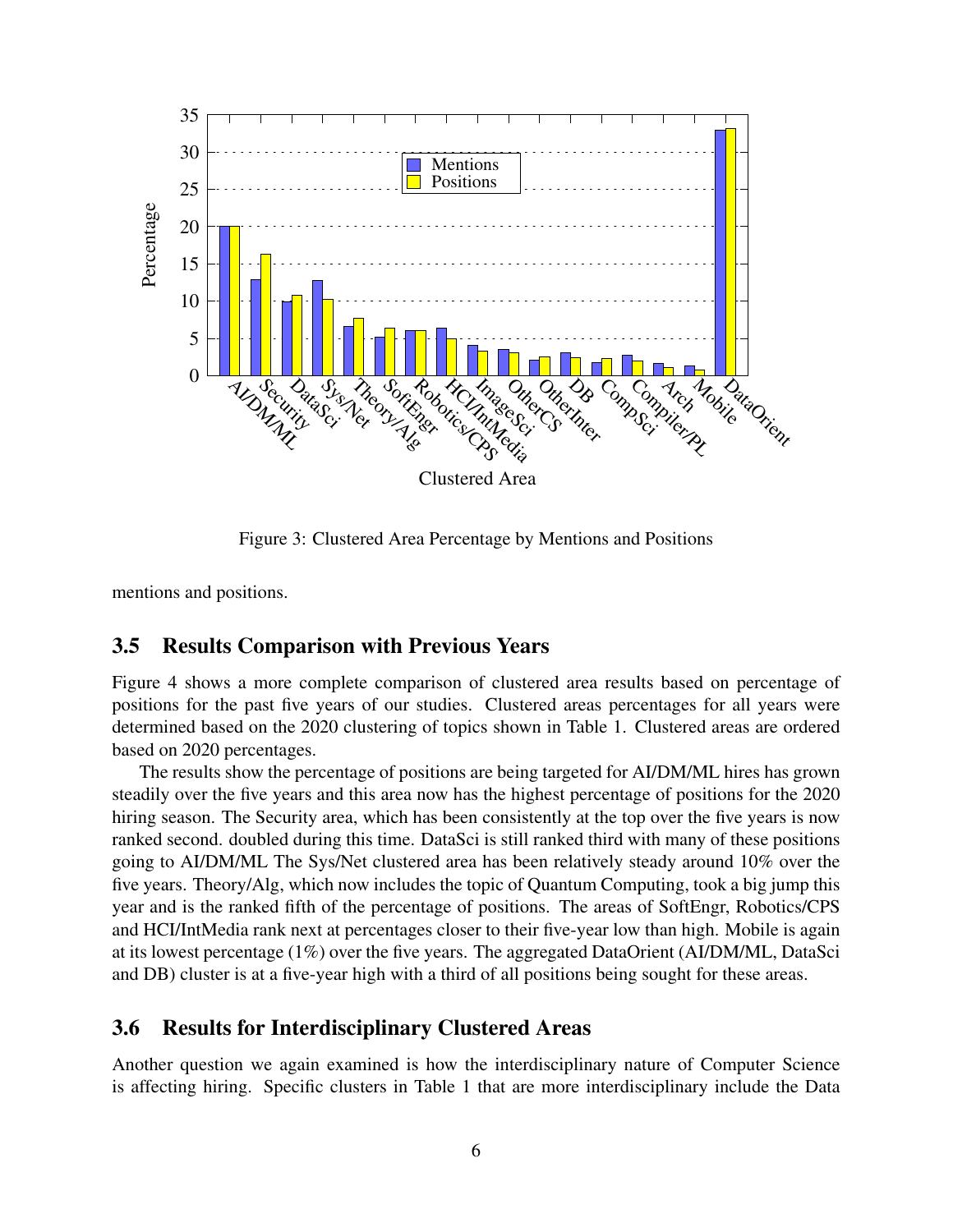

Figure 4: Five-Year Comparison of Clustered Area Percentage by Positions

Science, Robotics/CPS, Computational Science, and Other Interdisciplinary clusters. Combining the results for these clusters from Figure 3 shows that 22% of the positions are for these more interdisciplinary areas. Moreover, other clusters such as AI/DM/ML and Security either support interdisciplinary work or may include work with other disciplines. Including these two clusters, which have some amount of interdisciplinary nature, results in up to 58% of the positions being interdisciplinary in nature. The total percentages are a bit lower than previous year results.

# 4 Results by Type of Institution and Highest Degree Offered

As means to better understand the results we augmented the dataset to include additional information about each institution.

### 4.1 Results by Type of Institution

Table 2 shows a breakdown of results based on whether the institution is public, private or non-U.S.-based. The results show that 192 (49%) of the institutions are public and account for 397 (51%) of the total positions. The included non-U.S.-based institutions tend towards seeking higher numbers of positions.

### 4.2 Results by Highest Degree Offered

We also characterize each institution based on the highest degree it offers. For example, undergraduateonly programs may not have the same needs as PhD programs. For this portion of the study we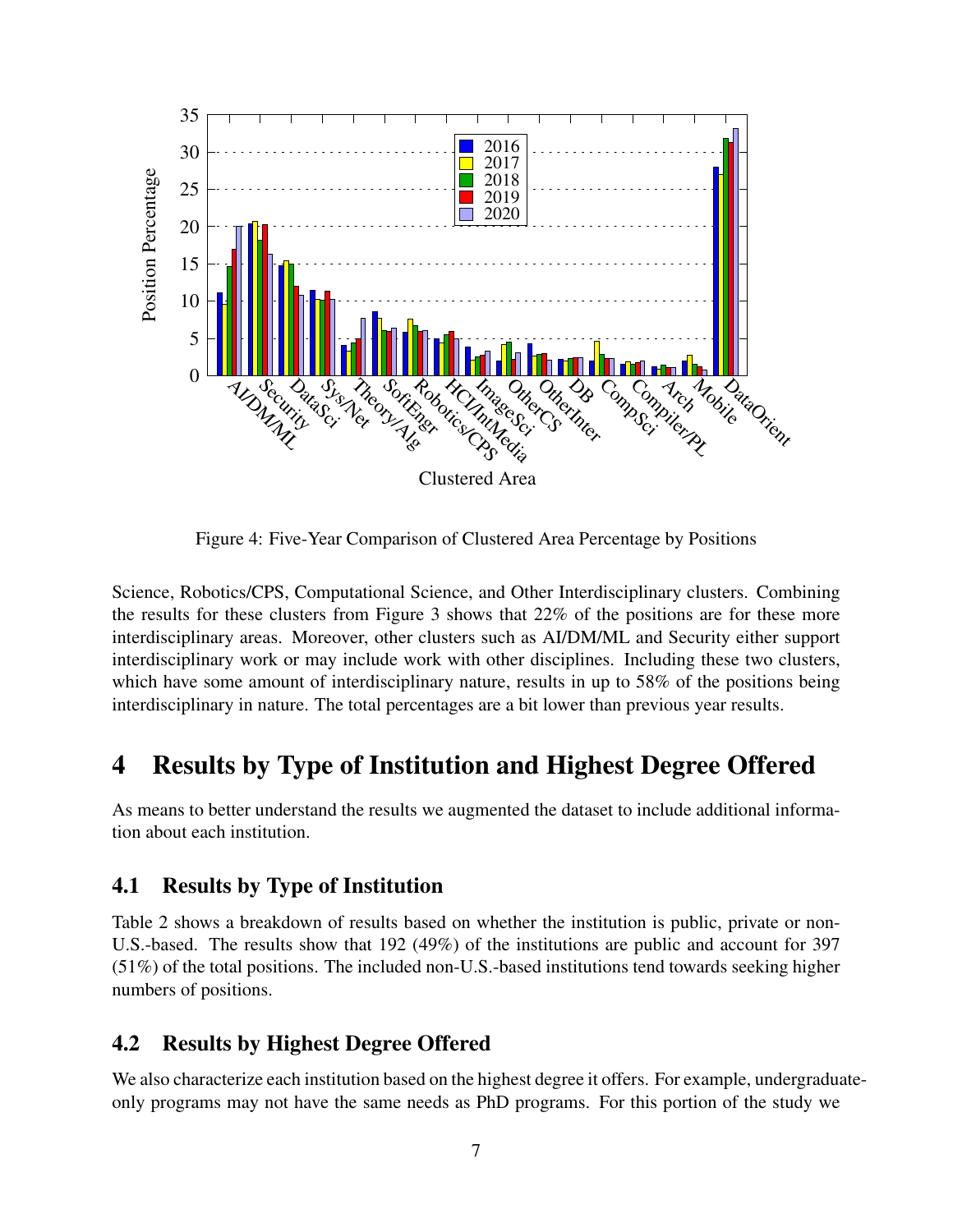|             |              |              |                                       |         |             |           | % Positions |
|-------------|--------------|--------------|---------------------------------------|---------|-------------|-----------|-------------|
| Institution | Number of    |              | <b>Advertised Number of Positions</b> | Total   | w/ Specific |           |             |
| Type        | Institutions |              |                                       | $3+$    | Multiple    | Positions | Topic       |
| Public      | 192          | 88 (46%)     | 42 $(22%)$                            | 17(9%)  | 45(23%)     | 397       | 80%         |
| Private     | 164          | 107(65%)     | 24(15%)                               | 6(4%)   | 27(16%)     | 270       | 65%         |
| Non-U.S.    | 38           | 6(16%)       | 3(8%)                                 | 12(32%) | $17(45\%)$  | 113       | 85%         |
| All         | 394          | 201 $(51\%)$ | 69 (18%)                              | 35(9%)  | 89(23%)     | 780       | 75%         |

Table 2: Summary of Position Searches by Institution Type

augmented our dataset to include the highest degree offered by each program—BS/BA (simply signified as BS in previous years), MS or PhD. Our dataset includes 183 PhD institutions—up from 178 last year. In order to study faculty investments at the most prominent U.S. programs, we further subdivided this group by using the U.S. News Rankings of the 100 Best Graduate schools<sup>5</sup>, which were updated in 2019, for the top-100 U.S. and then more PhD institutions including those not in the U.S. The "PhD100" list accounts for 82 (vs. 87 last year) institutions in our dataset. The remaining PhD programs, including 38 non-U.S.-based, are denoted as "PhDMore." Table 3 shows summary results based on the four highest degree types. The left-side of Figure 5 shows longitudinal results for the number of institutions searching over a five-year period. The number of institutions for all types except BS/BA dropped a bit in this most recent year.

|  | Table 3: Summary of Position Searches by Highest Degree Offered |  |  |  |
|--|-----------------------------------------------------------------|--|--|--|
|  |                                                                 |  |  |  |

|              |              |            |                                       |            |             |           | % Positions |
|--------------|--------------|------------|---------------------------------------|------------|-------------|-----------|-------------|
| Institution  | Number of    |            | <b>Advertised Number of Positions</b> | Total      | w/ Specific |           |             |
| Type         | Institutions |            |                                       | $3+$       | Multiple    | Positions | Topic       |
| PhD100       | 82           | $10(12\%)$ | $9(11\%)$                             | $10(12\%)$ | 53 (65%)    | 267       | 74%         |
| PhDMore      | 93           | 23(25%)    | 23(25%)                               | 18 (19%)   | 29(31%)     | 228       | 89%         |
| <b>MS</b>    | 75           | 51 (68%)   | 16(21%)                               | 5(7%)      | 3(4%)       | 108       | 73%         |
| <b>BS/BA</b> | 144          | 117(81%)   | 21(15%)                               | 2(1%)      | 4(3%)       | 177       | 60%         |
| All          | 394          | 201(51%)   | 69 (18%)                              | 35(9%)     | 89 (23%)    | 780       | 75%         |

Table 3 reveals differences between the different types of institutions. Ads for 81% of the BS/BA institutions are for a single position while 65% of the ads for PhD100 institutions are for multiple positions. The overall percentages are generally comparable as last year.

As shown, the distributions translate into a total number of 267 positions for PhD100 institutions. We note that this number is particularly sensitive to the number of positions assumed for "multiple position" searches as over half of these searches are not specific in the number of positions being sought. The right-side of Figure 5 shows five-year results for the number of positions

<sup>5</sup>http://grad-schools.usnews.rankingsandreviews.com/best-graduate-schools/ top-science-schools/computer-science-rankings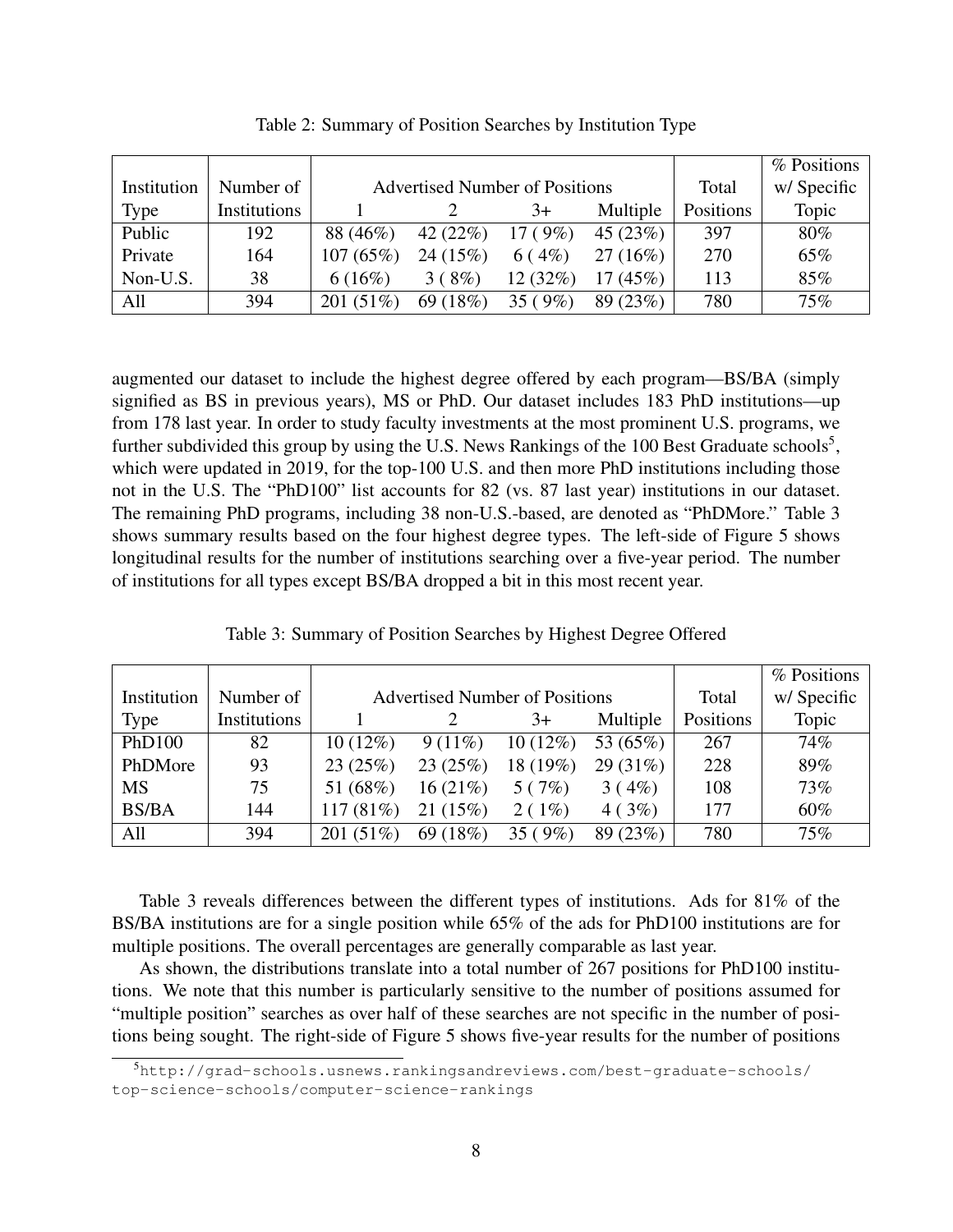

Figure 5: Five-Year Counts of Institutions Searching and Positions Being Sought by Highest Degree Offered

being searched for by the four types of institutions. It shows that the number of positions being sought for all types of institutions except for BS/BA decreased in 2020.

The last column of Table 3 shows that only  $60\%$  of positions from BS/BA institutions identify specific areas of interest while 89% of PhDMore institutions do so with the percentages for PhD100 and MS institutions in between. In order to understand differences on areas of interest between different types of institutions for 2020 searches, we break down the results in Figure 3 based upon the type. Figure 6 shows the results (in the same rank order as Figure 3) grouped by the four types of institutions.

Figure 6 shows a number of interesting results. AI/DM/ML is of most interest for PhD100 and PhDMore institutions. Positions related to Security have the highest percentages for MS and BS/BA institutions. DataSci accounts for a higher percentage of positions for PhDMore and MS institutions. The Sys/Net area has the highest percentage for MS and BS/BA institutions. The Theory/Alg area is particularly strong for PhD100 institutions with this area having the secondhighest percentage for this set of schools.

Finally, the last set of results show that roughly 36% of positions being sought by PhD-granting institutions (a bit higher for PhD100) are for the Data Oriented aggregated cluster, while roughly 29% of positions for MS and 27% for BS/BA institutions are in the Data Oriented cluster.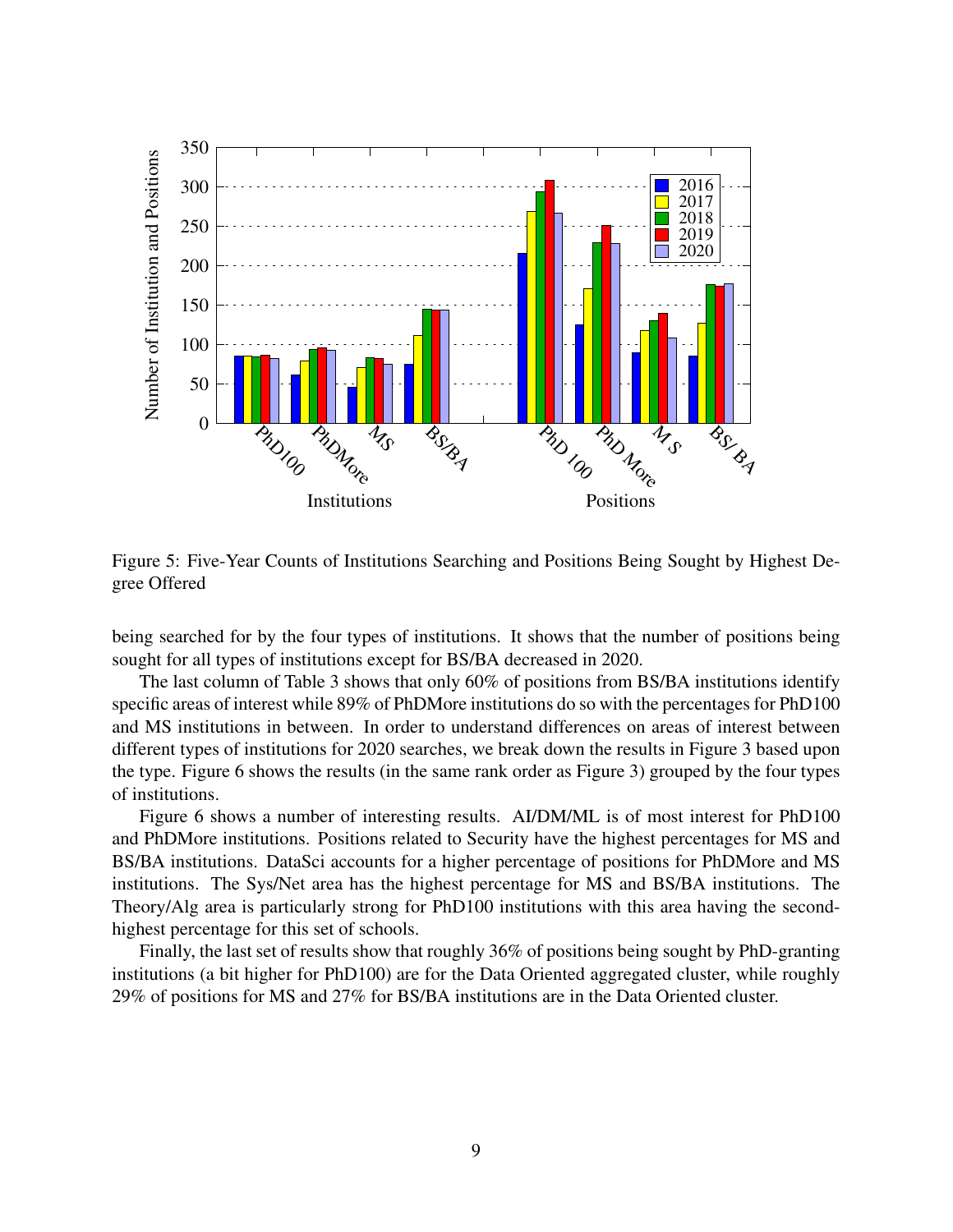

Figure 6: Clustered Area Percentage by Highest Degree Offered

### 4.3 Results by Combination of Institution Type and Highest Degree Offered

A third summary of positions searches is shown in Table 4 where institutions are classified based on a combination of type and highest degree offered. For this analysis, PhD100 and U.S. PhDMore institutions are combined as are U.S. MS and BS/BA (designated as "MB" in the table and subsequent graphs). The non-U.S. institutions are dropped in this analysis, but their results are shown in Table 2 as well as included in Table 3 and Figure 5.

|             |              |           |                                       |         |             |           | % Positions |
|-------------|--------------|-----------|---------------------------------------|---------|-------------|-----------|-------------|
| Institution | Number of    |           | <b>Advertised Number of Positions</b> | Total   | w/ Specific |           |             |
| Type        | Institutions |           |                                       | $3+$    | Multiple    | Positions | Topic       |
| Pub/PhD     | 92           | 21(23%)   | 19(21%)                               | 12(13%) | 40(43%)     | 253       | 84%         |
| Prv/PhD     | 45           | 6(13%)    | 10(22%)                               | 4(9%)   | 25(56%)     | 129       | 74%         |
| Pub/MB      | 100          | 67(67%)   | 23(23%)                               | 5(5%)   | 5(5%)       | 144       | 73%         |
| Prv/MB      | 119          | 101(85%)  | 14 (12%)                              | 2(2%)   | 2(2%)       | 141       | 57%         |
| All U.S.    | 356          | 195 (55%) | 66 (19%)                              | 23(6%)  | $72(20\%)$  | 667       | 74%         |

Table 4: Summary of Position Searches by Institution Type and Highest Degree Offered

The results in Table 4 show that public institutions account for the clear majority of PhDproducing schools while there is a higher number of private MS&BS/BA institutions. 56% of private PhD institutions are searching for multiple positions while over 80% of public PhD identify specific topics on interest in their ads. Figure 7 shows five-year results for the number of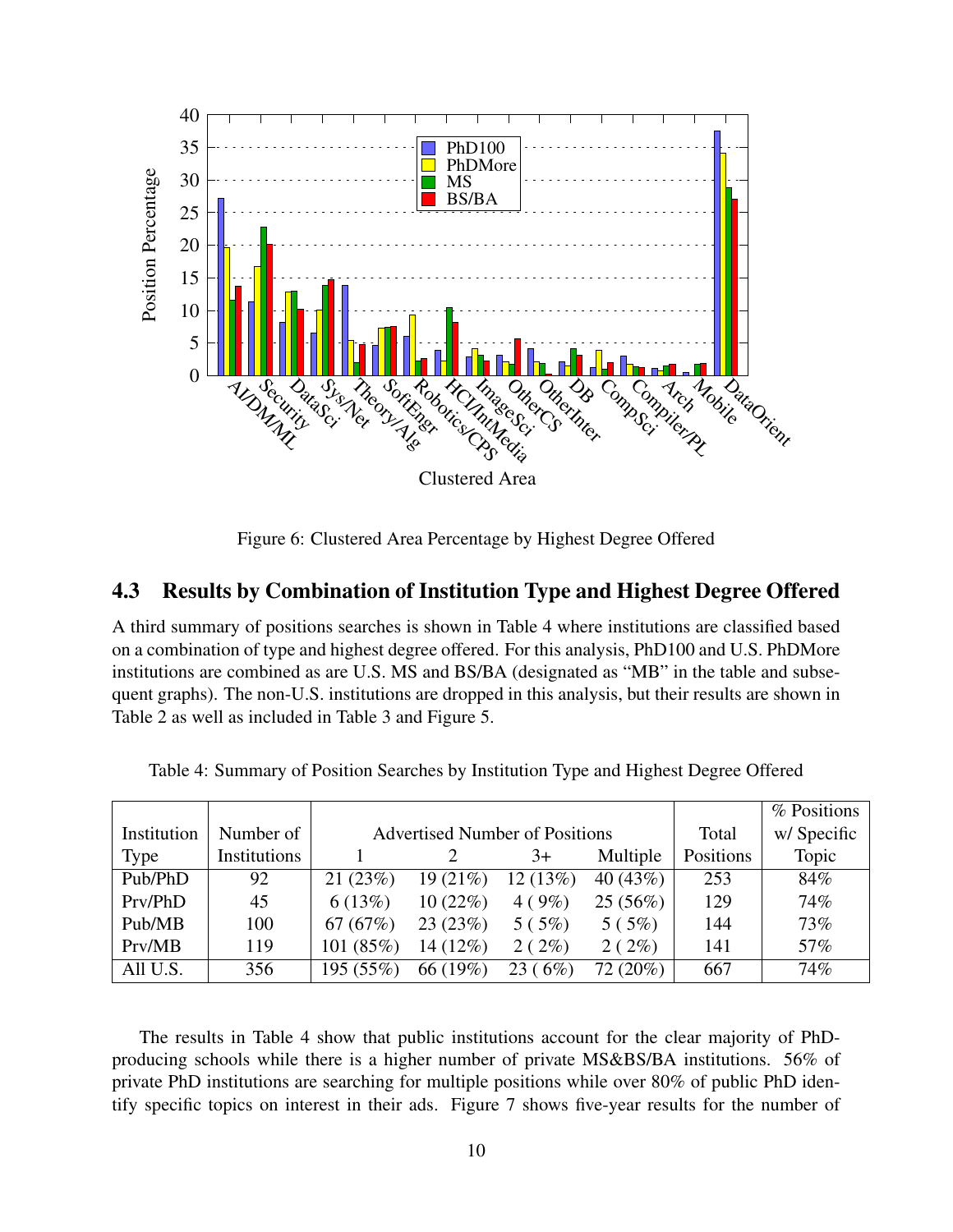institutions searching and the number of positions sought based on this institution classification. In particular, the number of positions sought (right side of figure) decreased in 2020 for each grouping of institutions. Again, a caveat is that the high percentage of "multiple position" ads for private PhD institutions makes the count highly dependent on the number of positions assumed for such ads.



Figure 7: Five-Year Counts of Institutions Searching and Positions Being Sought by Institution Type and Highest Degree Offered

Figure 8 shows the percentage of positions for each of the clustered areas using this classification for institutions. The figure both shows similarities and differences with results shown in Figure 6. The area of AI/DM/ML accounts for 28% of the positions for private PhD institutions, 23% for public PhD institutions and a much lower percentage for MS&BS/BA institutions. In contrast, Security is again the area of most interest for both MS&BS/BA institution type combinations, but it is represented by a much lower percentage (12%) for private PhD institutions. There are not strong differences between the four type combinations for DataSci The end result is that 41% of positions for private PhD institutions are in the Data Oriented cluster with 35% for public PhD, 30% for private MS&BS/BA, and 26% for public MS&BS/BA institutions. Other notable results include Systems/Networking as a relatively low percentage area for PhD institutions and Theory/Alg with a relative high percentage area for PhD institutions.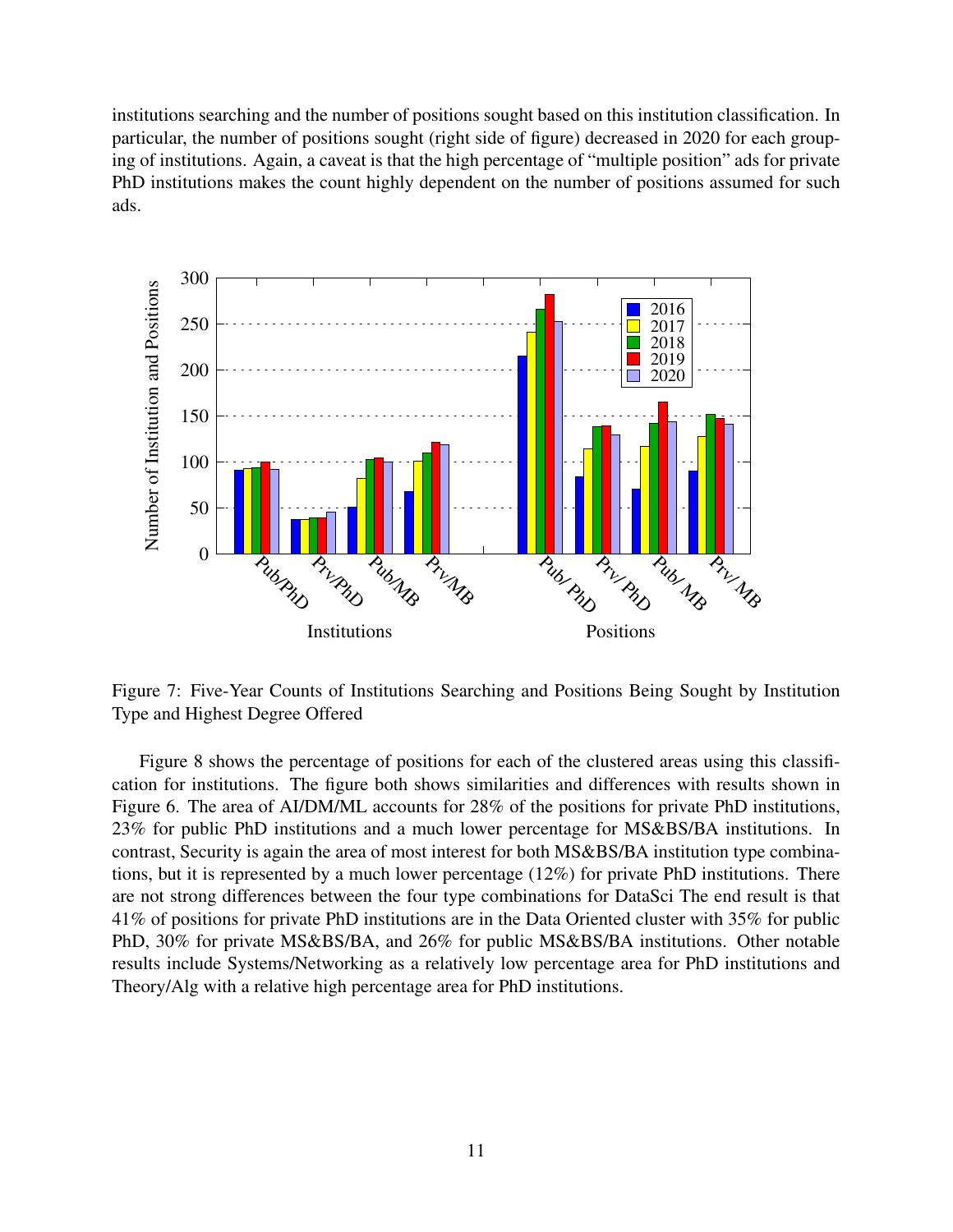

Figure 8: Clustered Area Percentage by Institution Type and Highest Degree Offered

### 4.4 Interdisciplinary Results by Institution Type and Highest Degree Offered

Figure 9 shows the five-year percentage of positions devoted to areas that are more and some amount of interdisciplinary in nature based upon the highest degree offered of each institution. The results show that the impact of interdisciplinary areas is even more pronounced for PhD institutions with roughly 25-60% of all positions devoted to these areas by public and private PhD institutions in 2020. In contrast, public MS&BS/BA institutions have a range of 15-48% and private MS&BS/BA institutions have a range of 18-54% of positions devoted to interdisciplinary areas. These percentages tend to be lower than previous years.

# 5 Summary and Future Work

This work uses the same methodology as previous work to study where Computer Science departments are choosing to invest faculty positions using data obtained from advertised faculty searches for the current hiring season. While the number of and areas for faculty searches does not necessarily translate into the same for faculty hires, we believe that they provide insight into current and future needs within the discipline.

We analyzed ads from 394 institutions seeking to fill hundreds of tenure-track faculty positions in Computer Science. This number is a slight drop from the past two years, but still a 48% increase over the past five years of our studies. The number of tenure-track positions sought shows a decrease of 6% and 11% from the past two years, but still a 54% increase over the past five years. The number of positions being sought decreased for all types of institutions except for those offering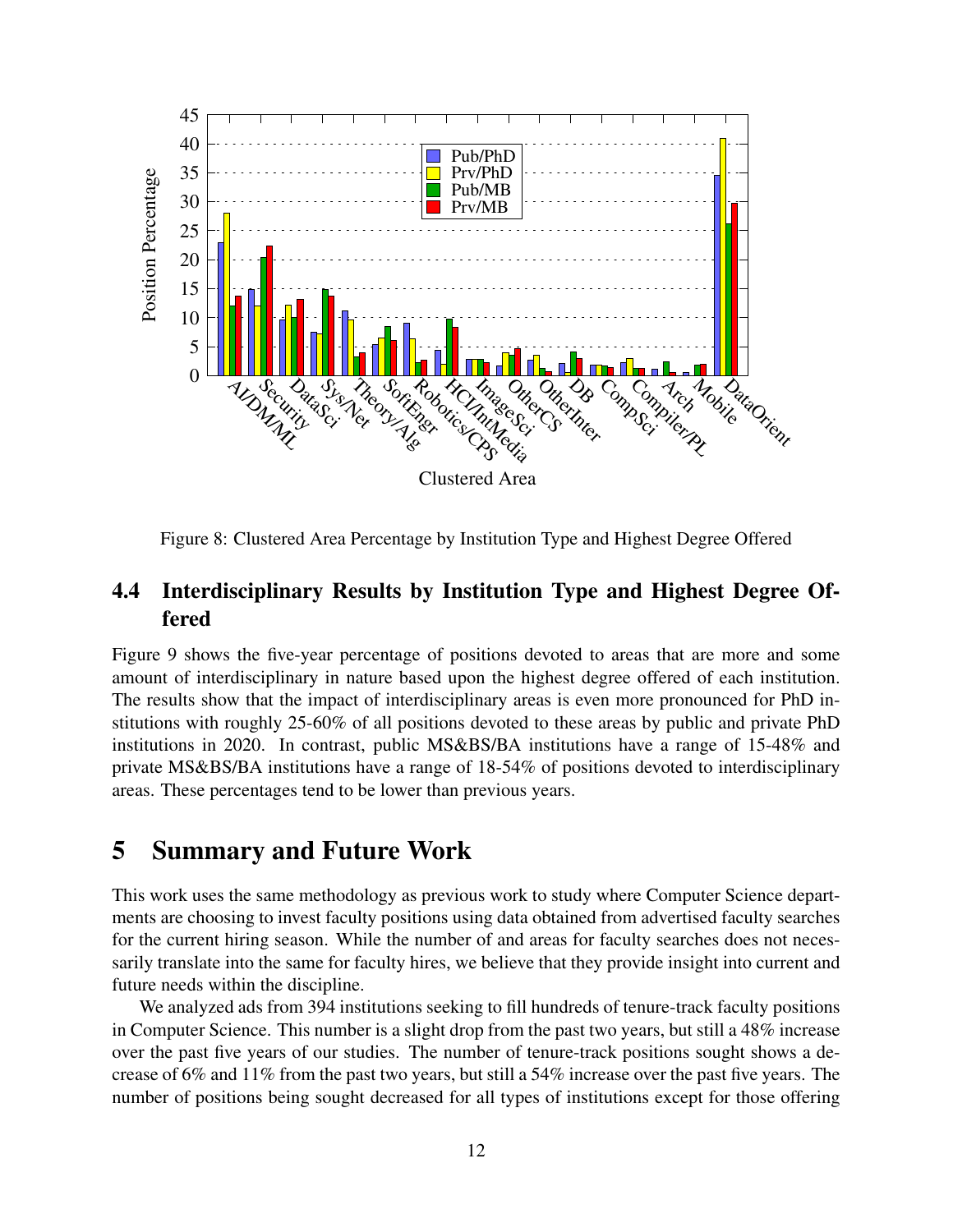

Figure 9: Investment in Interdisciplinary Clustered Areas by Different Sets of Institutions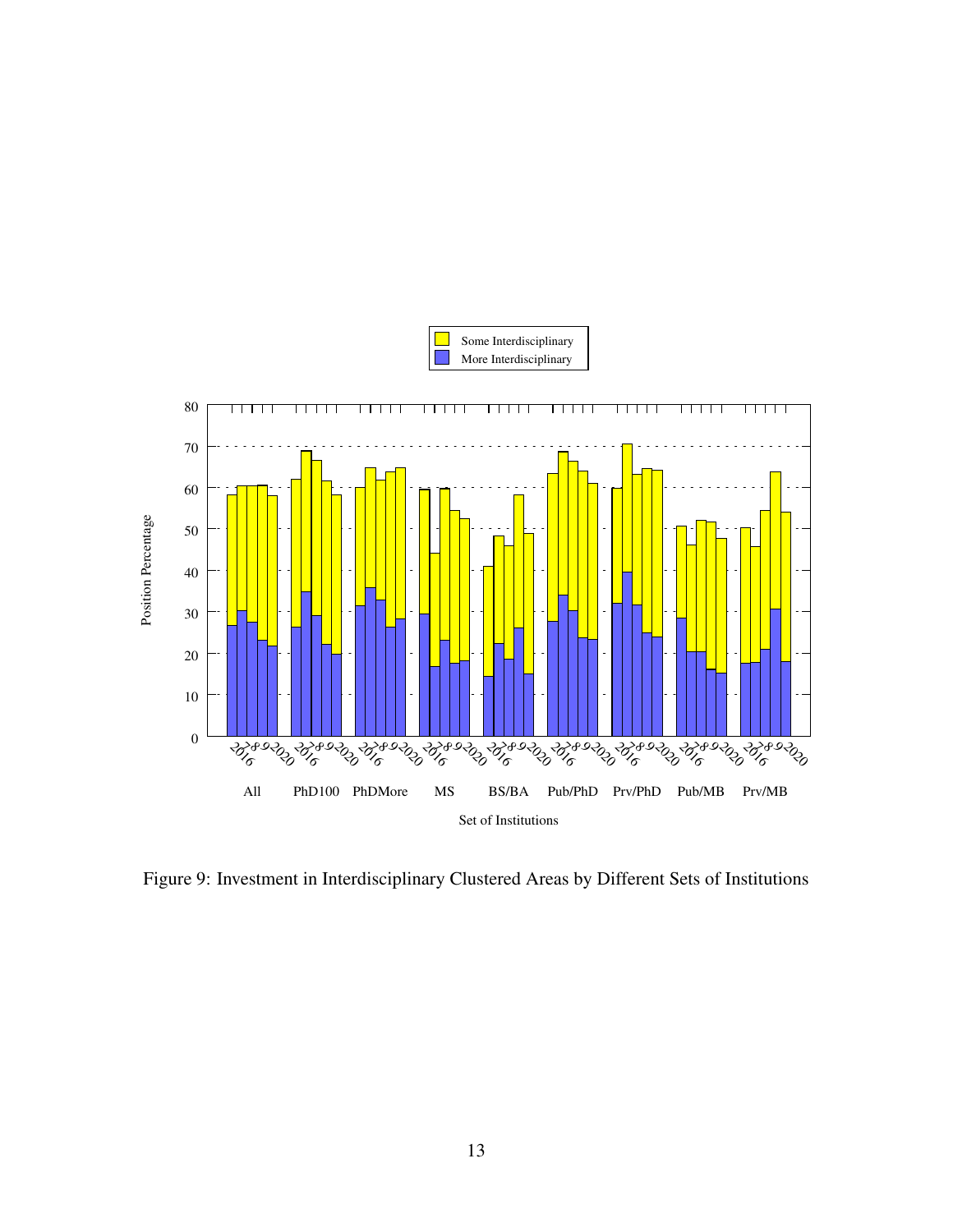only a BS/BA.

We clustered the specific Computer Science topics mentioned in ads into 16 areas. In terms of specific areas, we found that the clustered area of AI/Data Mining/Machine Learning accounts for 20% of all sought positions with Security dropping to second from last year at 16%. The area of Data Science dropped to 11% of positions, but aggregating the Data Science, AI/DM/ML and Databases clusters again resulted in roughly one-third of all hires sought in these data-oriented areas. The area of Theory/Algorithms had a big increase with 8% of all positions sought due to increases for the Theory and Quantum Computing topics. We found that 22-58% of all hires are for areas that are, or may be, interdisciplinary in nature.

Differences are also seen when analyzing results based on the type of institution. Positions in the clustered area of AI/Data Mining/Machine Learning have the highest percentages for PhD institutions. Positions related to Security have the highest percentages for MS and BS/BA institutions. These two clustered areas are the two most sought areas for all types of institutions except for top-100 PhD institutions in which Theory/Algorithms is the second-most sought area. Over 35% of positions for PhD institutions are in data-oriented areas.

A continued direction for future work is to examine how these searches translate into actual hires. Such follow-up was done for the past three years [4, 5, 7] and should continue to look both at numbers of actual hires as well as the areas in which these hires occur.